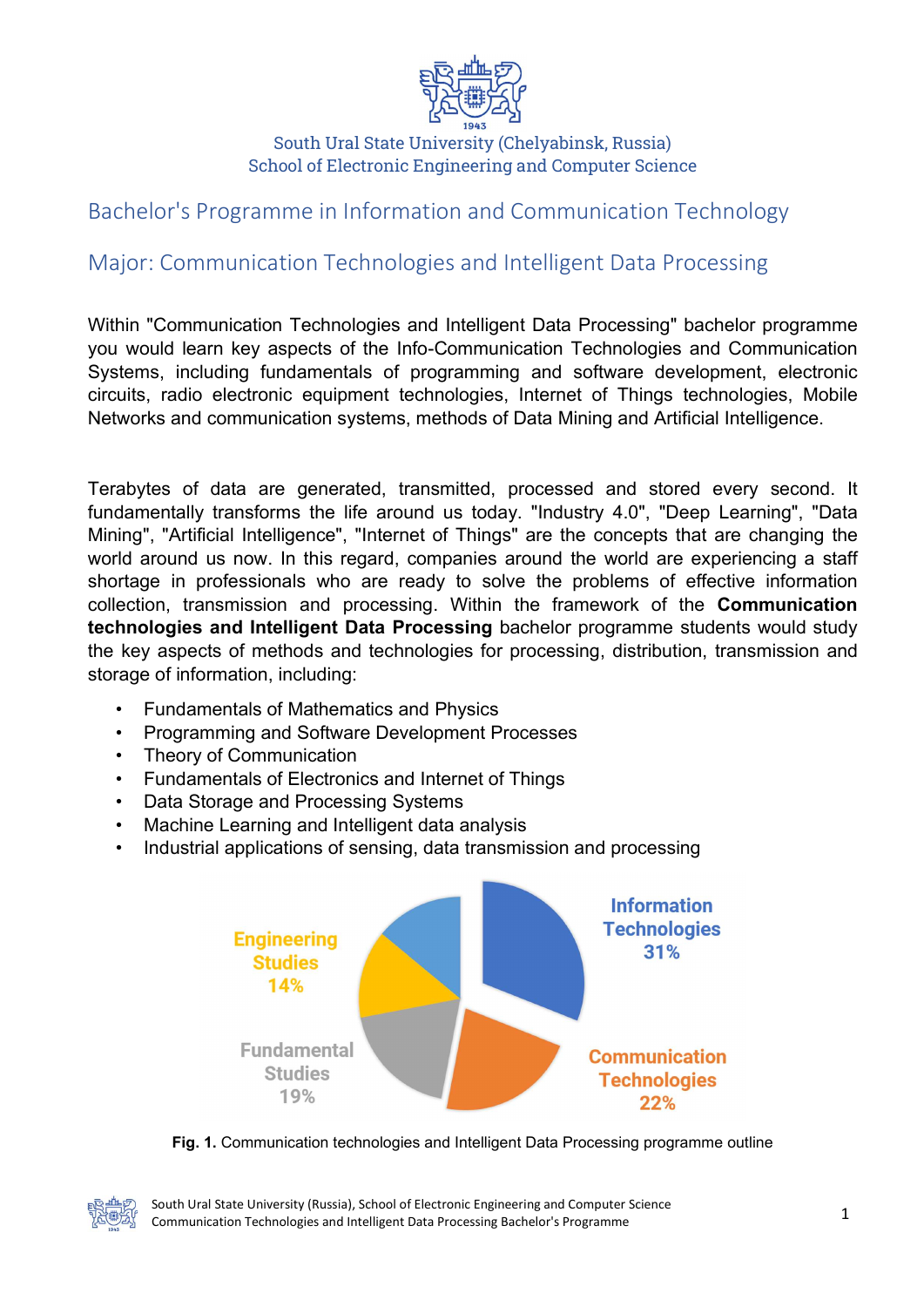The educational process will be organized in English. Leading specialists in training areas from around the world will be involved in the teaching of disciplines. Students would be able to study the cutting-edge solutions from the leaders of the market. The education and project work of the students would be provided using the facilities of such Laboratories of School of Electronic Engineering and Computer Science of SUSU as:

- Samsung IoT Academy
- Emerson PlantWeb Center of Competence
- Kaspersky Research and Education Centre
- Smart Home Lab
- Supercomputer Centre of SUSU



Fig. 2. Emerson PlantWeb Center of Competence Fig. 3. Supercomputer Centre of SUSU





The director of the programme: prof. Franck Leprevost, head of Laboratory of Algorithmics, Cryptology and Security (LACS), University of Luxembourg.



South Ural State University (Russia), School of Electronic Engineering and Computer Science Communication Technologies and Intelligent Data Processing Bachelor's Programme 2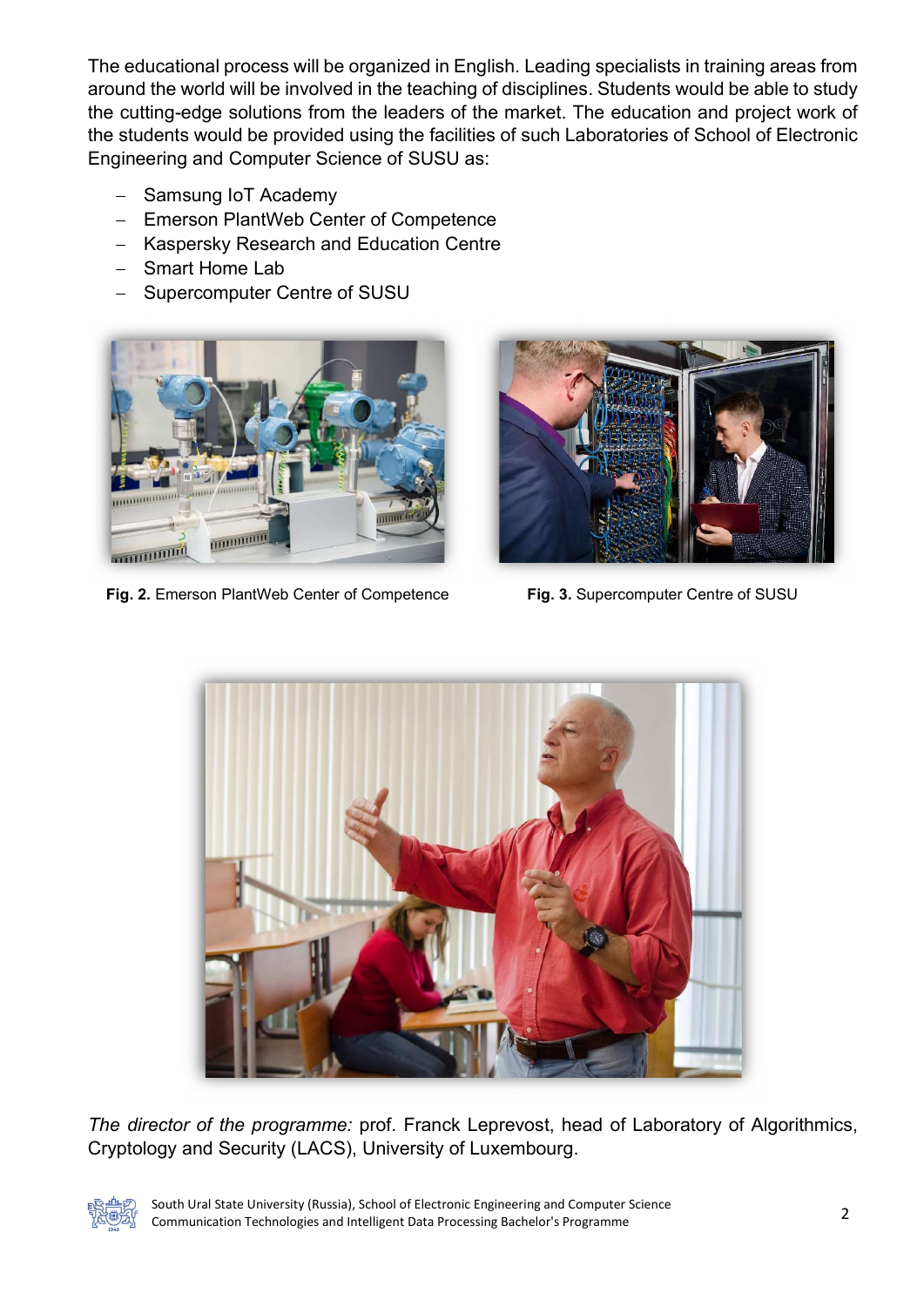## Programme outline

| <b>Semester</b>                                                              |                         | $\mathbf 1$    | $\overline{2}$ | 3  | 4              | 5  | 6  | 7            | 8  |
|------------------------------------------------------------------------------|-------------------------|----------------|----------------|----|----------------|----|----|--------------|----|
|                                                                              | <b>ECTS</b>             | 1A             | 1S             | 2A | 2S             | 3A | 3S | 4A           | 4S |
| <b>CORE COMPETENCE</b>                                                       |                         |                |                |    |                |    |    |              |    |
| <b>GENERAL EDUCATION</b>                                                     | 8                       | $\overline{3}$ |                |    |                | 3  |    | $\mathbf{3}$ |    |
| <b>B.00 - Physical Training</b>                                              | $\overline{2}$          |                |                |    |                |    |    |              |    |
| B.01 - History                                                               | 3                       | 3              |                |    |                |    |    |              |    |
| B.02 - Philosophy                                                            | 3                       |                |                |    |                | 3  |    |              |    |
| B.03 - Safety of life                                                        | 3                       |                |                |    |                |    |    | 3            |    |
| <b>FUNDAMENTAL MODULE</b>                                                    | 39                      | 9              | 11             | 6  | 13             |    |    |              |    |
| B.04 - Algebra and Geometry                                                  | $\overline{\mathbf{4}}$ | $\overline{4}$ |                |    |                |    |    |              |    |
| <b>B.05 - Mathematical Analysis</b>                                          | 10                      | 5              | 5              |    |                |    |    |              |    |
| B.08 - Physics                                                               | 12                      |                | 6              | 6  |                |    |    |              |    |
| B.06 - Special chapters in<br><b>Mathematics</b>                             | 6                       |                |                |    | 6              |    |    |              |    |
| B.07 - Probability Theory and<br><b>Statistics</b>                           | 4                       |                |                |    | $\overline{4}$ |    |    |              |    |
| BF.1.01 - Mathematical<br>methods of signals and<br>processes representation | 3                       |                |                |    | 3              |    |    |              |    |
| <b>ENGLISH LANGUAGE</b>                                                      | 20                      | 5              | 5              | 5  | 5              |    |    |              |    |
| B.09 - Foreign Language                                                      | 15                      | 5              | 5              | 5  |                |    |    |              |    |
| BF.01 - Foreign language for<br>business                                     | 5                       |                |                |    | 5              |    |    |              |    |
| <b>ENGINEERING MODULE</b>                                                    | 30                      | 6              |                | 6  | 6              | 4  | 8  |              |    |
| BF.10 - Basics of digital devices<br>and mathematical logic                  | $\mathbf{2}$            | $\overline{2}$ |                |    |                |    |    |              |    |
| <b>B.10 - Engineering Graphics</b>                                           | 4                       | $\overline{4}$ |                |    |                |    |    |              |    |



South Ural State University (Russia), School of Electronic Engineering and Computer Science Communication Technologies and Intelligent Data Processing Bachelor's Programme 3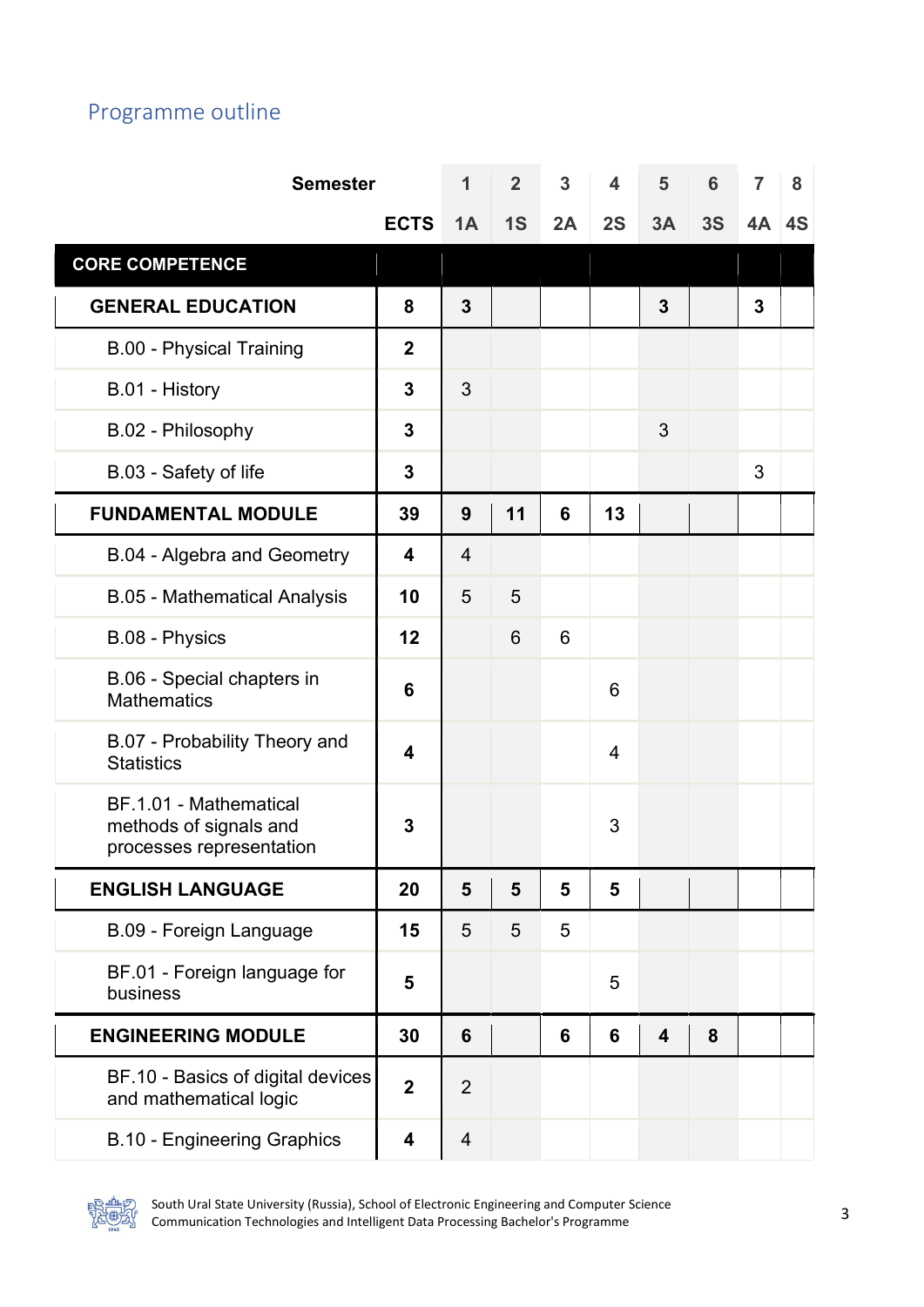| <b>Semester</b>                                                       |                         | 1                       | $\overline{2}$ | 3  | 4              | 5              | 6              | 7  | 8              |
|-----------------------------------------------------------------------|-------------------------|-------------------------|----------------|----|----------------|----------------|----------------|----|----------------|
|                                                                       | <b>ECTS</b>             | 1A                      | 1S             | 2A | 2S             | 3A             | 3S             | 4A | 4S             |
| B.13 - Basics of Circuit Theory                                       | 3                       |                         |                | 3  |                |                |                |    |                |
| B.14 - Electronic media<br>materials                                  | 3                       |                         |                | 3  |                |                |                |    |                |
| <b>B.11 - Electronics</b>                                             | 3                       |                         |                |    | 3              |                |                |    |                |
| BF.16 - Information Theory                                            | 3                       |                         |                |    | 3              |                |                |    |                |
| <b>B.12 - Circuit Engineering</b>                                     | 4                       |                         |                |    |                | $\overline{4}$ |                |    |                |
| BF.15 - Automated design of<br>electronic devices                     | 3                       |                         |                |    |                |                | 3              |    |                |
| <b>B.15 - Electrodynamics</b>                                         | 5                       |                         |                |    |                |                | 5              |    |                |
| <b>COMMUNICATIONS TECHNOLOGIES</b><br>AND INTELLIGENT DATA PROCESSING |                         |                         |                |    |                |                |                |    |                |
| <b>SOFTWARE DEVELOPMENT</b>                                           | 35                      | $\overline{\mathbf{4}}$ | 11             | 4  | 4              | $\overline{3}$ | $\overline{7}$ |    | $\mathbf{2}$   |
| BF.02 - Basics of Programming                                         | $\overline{\mathbf{4}}$ | $\overline{4}$          |                |    |                |                |                |    |                |
| BF.08 - Computer Architecture                                         | 3                       |                         | 3              |    |                |                |                |    |                |
| EF.03 - High Level Language<br>Programming                            | 4                       |                         | $\overline{4}$ |    |                |                |                |    |                |
| BF.05 - Structures and<br>algorithms of data processing               | 4                       |                         | 4              |    |                |                |                |    |                |
| BF.04 - Object-oriented<br>programming                                | 4                       |                         |                | 4  |                |                |                |    |                |
| BF.25 - Mobile development                                            | 4                       |                         |                |    | $\overline{4}$ |                |                |    |                |
| BF.09 - Machine-oriented<br>languages                                 | 3                       |                         |                |    |                | 3              |                |    |                |
| BF.06 - Basics of Operating<br>Systems                                | 3                       |                         |                |    |                |                | 3              |    |                |
| BF.21 - Software Engineering                                          | 4                       |                         |                |    |                |                | $\overline{4}$ |    |                |
| BF.12 - Microprocessor systems                                        | $\boldsymbol{2}$        |                         |                |    |                |                |                |    | $\overline{2}$ |
| <b>COMPUTER NETWORKS</b>                                              | 17                      |                         |                |    |                | 3              |                | 10 | 4              |

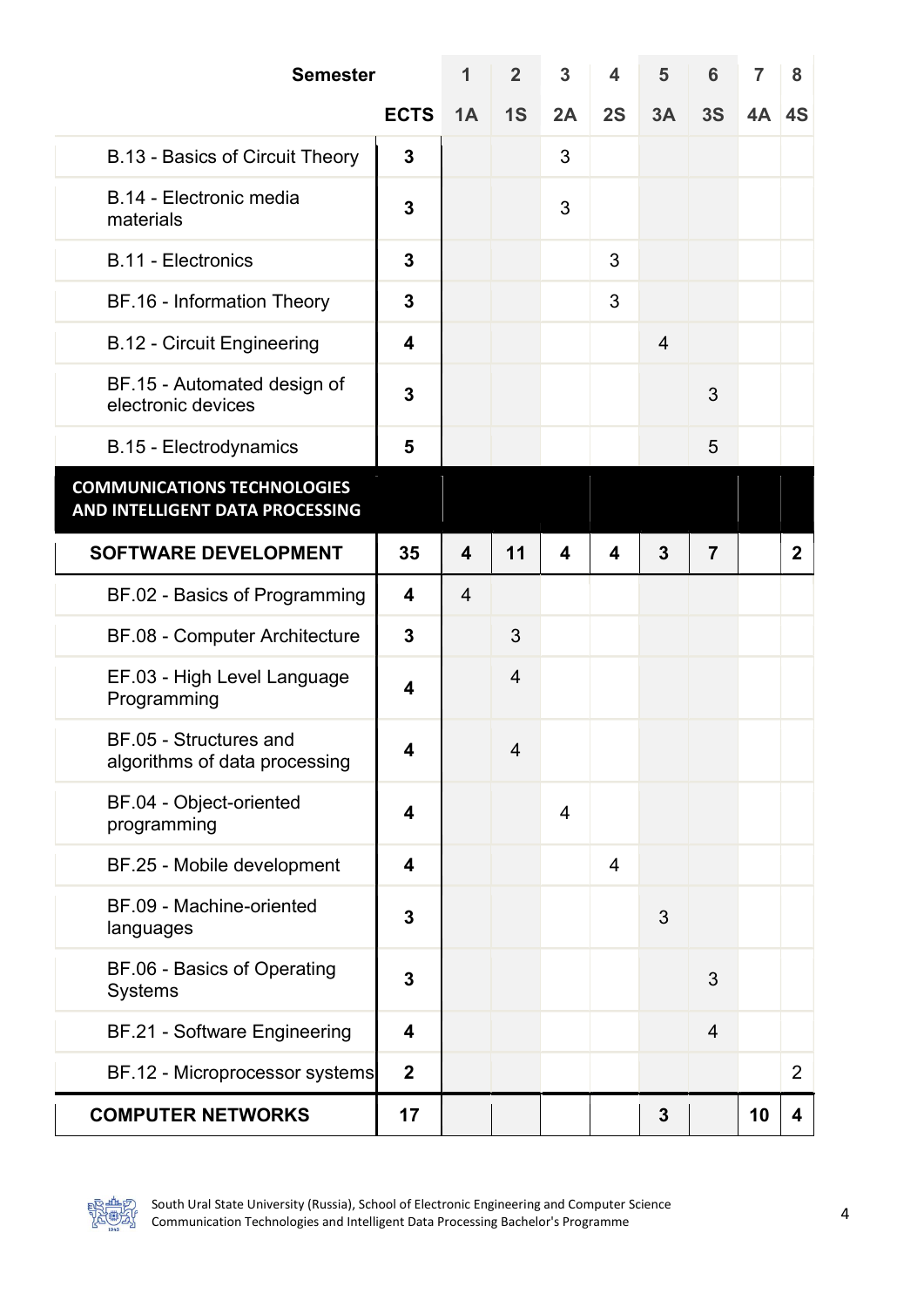| <b>Semester</b>                                                               |                         | 1  | $\overline{2}$ | 3  | 4              | 5                       | 6  | 7              | 8  |
|-------------------------------------------------------------------------------|-------------------------|----|----------------|----|----------------|-------------------------|----|----------------|----|
|                                                                               | <b>ECTS</b>             | 1A | 1S             | 2A | 2S             | 3A                      | 3S | $4A$ 4S        |    |
| BF.19 - Computer Systems<br><b>Networks</b>                                   | 3                       |    |                |    |                | 3                       |    |                |    |
| BF.20 - Introduction to service-<br>oriented architecture                     | 3                       |    |                |    |                |                         |    | 3              |    |
| BF.1.03 - Wireless Networks                                                   | $\mathbf{3}$            |    |                |    |                |                         |    | 3              |    |
| FM.23 - Information security of<br>computer networks                          | $\overline{\mathbf{4}}$ |    |                |    |                |                         |    | 4              |    |
| BF.1.05 - Network routing and<br>switching                                    | 4                       |    |                |    |                |                         |    |                | 4  |
| <b>INTELLIGENT DATA</b><br><b>PROCESSING</b>                                  | 12                      |    |                |    | $\overline{2}$ | 3                       |    | $\overline{7}$ |    |
| BF.26 - Theory, methods and<br>means of parallel processing of<br>information | $\overline{2}$          |    |                |    | $\overline{2}$ |                         |    |                |    |
| BF.22 - Methods of data storage<br>and processing                             | $\overline{\mathbf{3}}$ |    |                |    |                | 3                       |    |                |    |
| BF.1.08.01 - Intelligent data<br>analysis                                     | 3                       |    |                |    |                |                         |    | 3              |    |
| BF.1.04 - Basics of machine<br>learning                                       | 4                       |    |                |    |                |                         |    | 4              |    |
| <b>COMMUNICATION</b><br><b>TECHNOLOGIES</b>                                   | 36                      |    |                |    |                | $\overline{\mathbf{4}}$ | 10 | 10             | 12 |
| B.16 - General theory of<br>communication                                     | 8                       |    |                |    |                | $\overline{4}$          | 4  |                |    |
| <b>BF.11 - Digital Signal</b><br>Processing                                   | 3                       |    |                |    |                |                         | 3  |                |    |
| BF.24 - Power supply to<br>telecommunication devices and<br>systems           | 3                       |    |                |    |                |                         | 3  |                |    |
| BF.1.02 - Mobile networks and<br>systems                                      | 3                       |    |                |    |                |                         |    | 3              |    |
| BF.14 - Transmitting and<br>receiving radio-devices                           | 4                       |    |                |    |                |                         |    | $\overline{7}$ |    |



South Ural State University (Russia), School of Electronic Engineering and Computer Science Communication Technologies and Intelligent Data Processing Bachelor's Programme 5